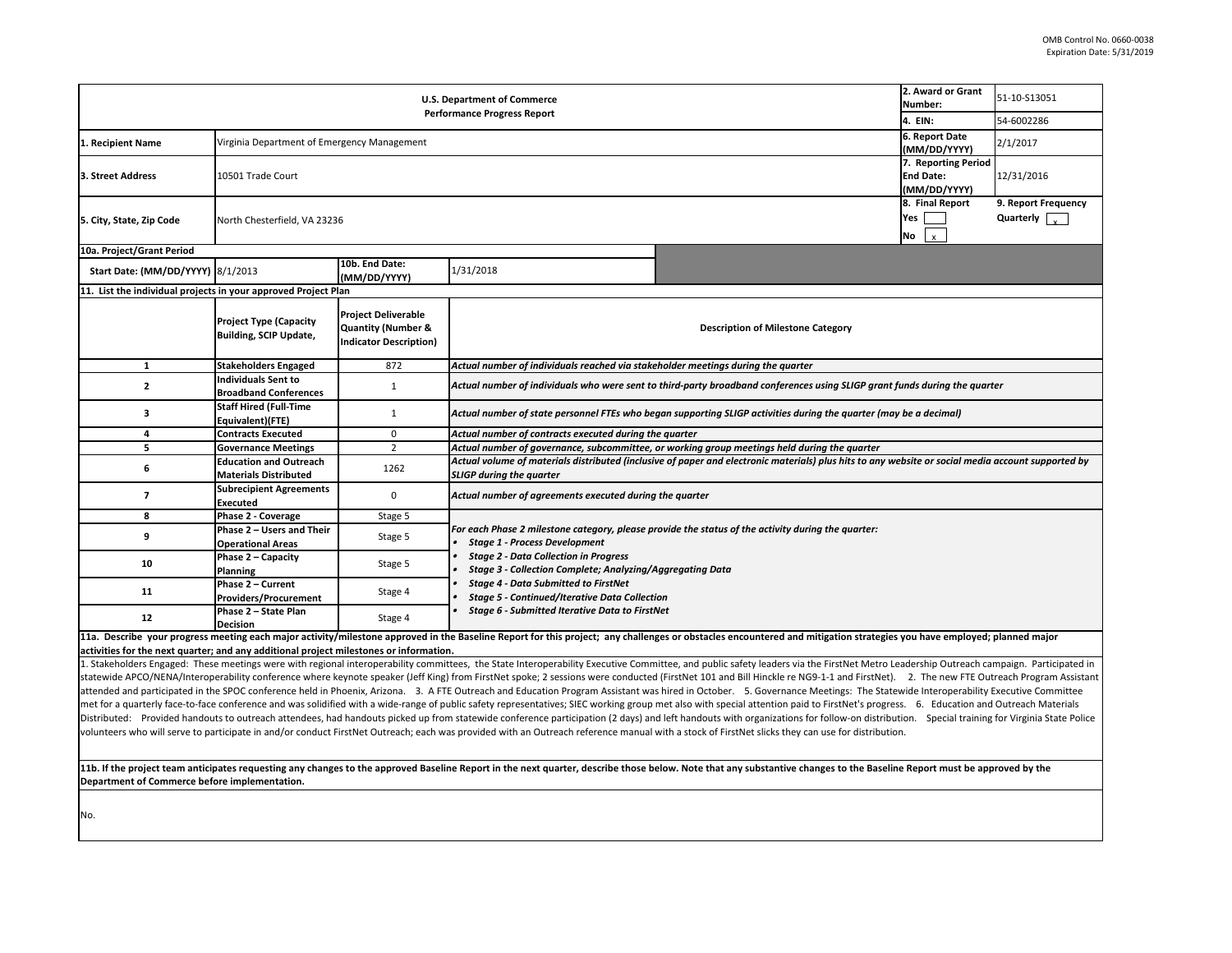| activities. She comes from Virginia's public safety family and has hit<br>and governance conferences for presentation opportunities and<br>. We will continue the project of training Troopers from other regions   |                                                |                                                 |  |  |  |  |
|---------------------------------------------------------------------------------------------------------------------------------------------------------------------------------------------------------------------|------------------------------------------------|-------------------------------------------------|--|--|--|--|
| stNet plan as presented to the Commonwealth. The annual statewide<br>g from FirstNet, Bill Hinckle conducted a session specific to NG9-1-1<br>State Police Troopers to participate in and assist with Outreach will |                                                |                                                 |  |  |  |  |
|                                                                                                                                                                                                                     |                                                |                                                 |  |  |  |  |
|                                                                                                                                                                                                                     |                                                |                                                 |  |  |  |  |
|                                                                                                                                                                                                                     |                                                |                                                 |  |  |  |  |
|                                                                                                                                                                                                                     |                                                |                                                 |  |  |  |  |
|                                                                                                                                                                                                                     |                                                | Change                                          |  |  |  |  |
|                                                                                                                                                                                                                     |                                                | <b>SWIC is DepSec Brown</b>                     |  |  |  |  |
|                                                                                                                                                                                                                     |                                                | Hired Nov. 10th                                 |  |  |  |  |
|                                                                                                                                                                                                                     |                                                | <b>Hired Oct. 1st</b>                           |  |  |  |  |
|                                                                                                                                                                                                                     |                                                |                                                 |  |  |  |  |
|                                                                                                                                                                                                                     |                                                |                                                 |  |  |  |  |
|                                                                                                                                                                                                                     |                                                |                                                 |  |  |  |  |
|                                                                                                                                                                                                                     |                                                |                                                 |  |  |  |  |
| <b>End Date</b>                                                                                                                                                                                                     | <b>Total Federal Funds</b><br><b>Allocated</b> | <b>Total Matching Funds</b><br><b>Allocated</b> |  |  |  |  |
|                                                                                                                                                                                                                     |                                                |                                                 |  |  |  |  |
|                                                                                                                                                                                                                     | \$639,127                                      |                                                 |  |  |  |  |
|                                                                                                                                                                                                                     |                                                |                                                 |  |  |  |  |

The total amount of contracts now exceeds the orginal budget due to the execution of CIT. Some costs that were orginally budgeted in non-contractual costs have been rolled into that contract. This has been accounted for in phase two budget.

| 12b. Staffing Table - Please include all staff that have contributed time to the project. Please do not remove individuals from this table. |                                                                  |                                           |                          |                      |                                      |                   |                 |                                                |                                                 |
|---------------------------------------------------------------------------------------------------------------------------------------------|------------------------------------------------------------------|-------------------------------------------|--------------------------|----------------------|--------------------------------------|-------------------|-----------------|------------------------------------------------|-------------------------------------------------|
| <b>Job Title</b>                                                                                                                            | FTE%                                                             | <b>Project (s) Assigned</b>               |                          |                      |                                      |                   | Change          |                                                |                                                 |
| <b>SWIC</b>                                                                                                                                 | 50%                                                              | PSBN, FirstNet                            |                          |                      |                                      |                   |                 | <b>SWIC is DepSec Brown</b>                    |                                                 |
| IO Program Manager                                                                                                                          | 50%                                                              | PSBN, FirstNet                            |                          |                      |                                      |                   |                 |                                                | Hired Nov. 10th                                 |
| <b>Program Assistant</b>                                                                                                                    | 100%                                                             | <b>PSBN, FirstNet</b>                     |                          |                      |                                      |                   |                 |                                                | Hired Oct. 1st                                  |
|                                                                                                                                             |                                                                  |                                           |                          |                      |                                      |                   |                 |                                                |                                                 |
|                                                                                                                                             |                                                                  |                                           |                          |                      |                                      |                   |                 |                                                |                                                 |
| 13. Subcontracts (Vendors and/or Subrecipients)                                                                                             |                                                                  |                                           |                          |                      |                                      |                   |                 |                                                |                                                 |
| 13a. Subcontracts Table – Include all subcontractors. The totals from this table must equal the "Subcontracts Total" in Question 14f.       |                                                                  |                                           |                          |                      |                                      |                   |                 |                                                |                                                 |
| <b>Name</b>                                                                                                                                 | <b>Subcontract Purpose</b>                                       |                                           | Type<br>(Vendor/Subrec.) | RFP/RFQ Issued (Y/N) | Contract<br><b>Executed</b><br>(Y/N) | <b>Start Date</b> | <b>End Date</b> | <b>Total Federal Funds</b><br><b>Allocated</b> | <b>Total Matching Funds</b><br><b>Allocated</b> |
| <b>Data Collection</b>                                                                                                                      | To collect information from<br>stakeholders for PSBN             | TBD                                       | Vendor                   | N                    | N                                    |                   |                 | \$280,000                                      |                                                 |
| Project Manager/Subject Matter Experts                                                                                                      | Assist in development of planning<br>for est of NPSBN            | TBD                                       | Vendor                   | N                    | N                                    |                   |                 | \$639,127                                      |                                                 |
| Regional Coordination/Outreach/Office<br>Mgr                                                                                                | Organize stakeholder meetings;<br>maintain website and awareness | Caliper                                   | Vendor                   |                      | Y                                    | 10/1/2013         | 6/30/2015       | \$312,480                                      |                                                 |
| <b>Regional Coordination</b>                                                                                                                | <b>MACINAC</b>                                                   | All Hazards                               | Subrec                   | N                    | Y                                    | 2/25/2014         | 6/30/2016       | \$90,000                                       | \$22,500.00                                     |
| Interop Conference                                                                                                                          | Annual stakeholder conference,                                   | APCO                                      | Vendor                   | Y                    | Y                                    | 10/1/2013         | Dec-15          | \$150,000                                      |                                                 |
| <b>Project Management</b>                                                                                                                   | Project Management and Support<br>for FirstNet                   | Center for Innovative<br>Technology (CIT) | Subrec                   | N                    | $\mathsf{Y}$                         | 7/1/2015          | $Jan-18$        | \$1,285,243                                    |                                                 |
| 13b. Describe any challenges encountered with vendors and/or subrecipients.                                                                 |                                                                  |                                           |                          |                      |                                      |                   |                 |                                                |                                                 |

The State's Interoperability Executive Committee continues to be engaged and is working to identify working groups/committees to assist in the evaluation of the First APCO/NENA/Interoperability Conference with over 400 attendees provided an opportunity to highlight FirstNet - the Keynote Speaker for the conference was Jeff Kin and Firstnet, and Tom Gagnon (VA SPOC) provided a FirstNet 101 presentation to public safety representatives from across the Commonwealth. Training of Virginia St provide additional opportunities and resources; we identified three (3) regions and provided training to those individuals.

One FTE hired in October to assist with outreach. This individual has been involved in FirstNet training, the SPOC conference and has participated in several Outreach the ground running in opening doors and finding opportunities for additional Outreach opportunities in Q14 and for 2017. We have identified multiple public safety a exhibition space. A specific 9-1-1 Summit is scheduled for February 2017; Bill Hinckle (FirstNet 9-1-1 SME) and Tom Gagnon (VA SPOC) are both scheduled to present. of the State to assist in Outreach and Education.

**12a. If the project is not fully staffed, describe how any lack of staffing may impact the project's time line and when the project will be fully staffed.**

## **12. Personnel**

## **11d. Describe any success stories or best practices you have identified. Please be as specific as possible.**

## **11c. Provide any other information that would be useful to NTIA as it assesses this project's progress.**